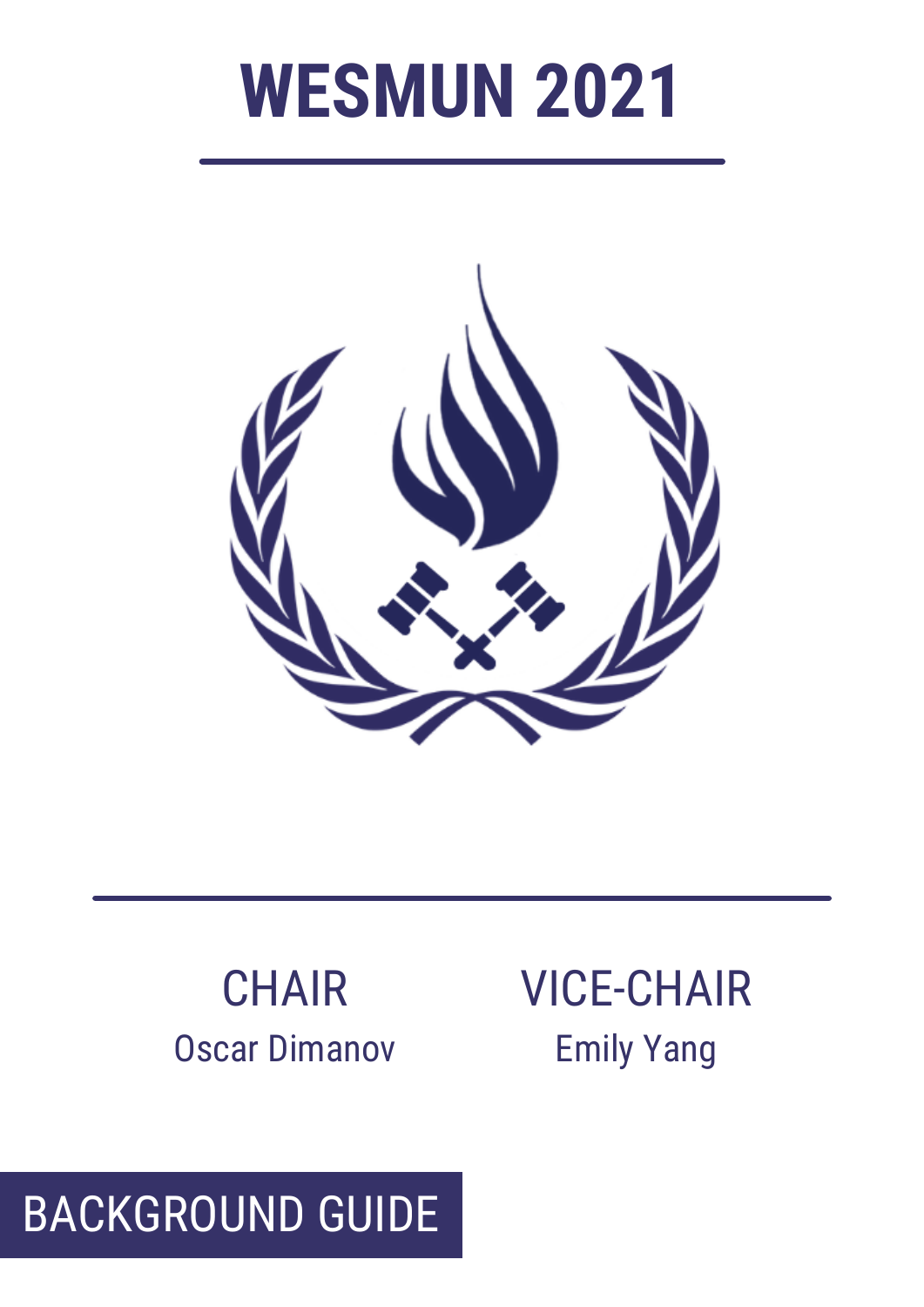# *CONTENTS*

| PART 1: Introduction and Background3-6 |  |
|----------------------------------------|--|
| PART 2: Introduction to topic7-9       |  |
| PART 3: Removing Certain Rights9       |  |
|                                        |  |
|                                        |  |
|                                        |  |
|                                        |  |
|                                        |  |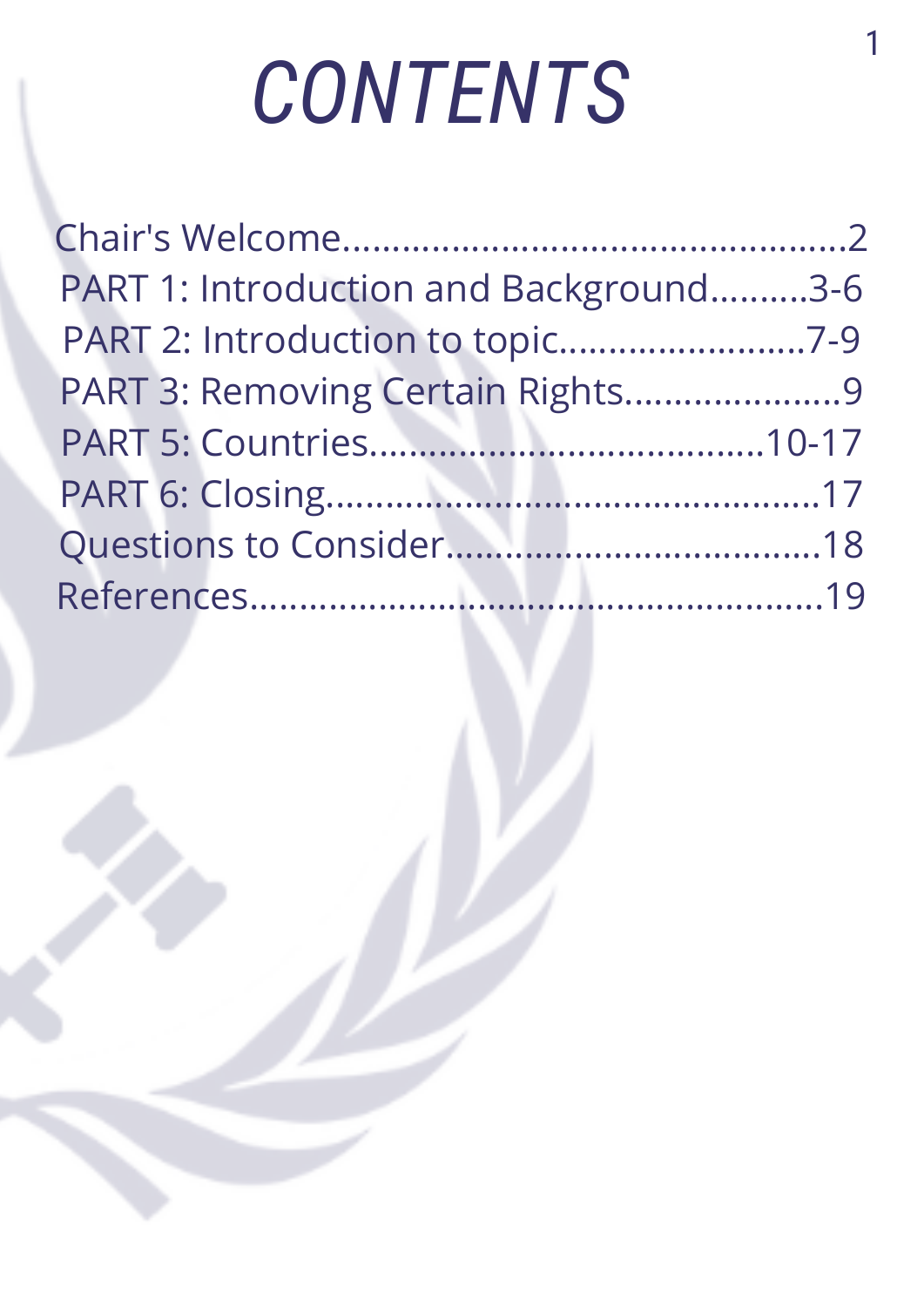# **Chair's Welcome**

Dear delegates,

It is our pleasure to welcome you to the WESMUN's General Assembly. As your chairs for the committee Emily and I are excited to facilitate a rousing two days of debate and diplomatic maneuvering. As the chairs of this committee we fully expect delegates to come prepared to advocate for their respective countries in rigorous discourse and to do their utmost to move resolution forward. Before you go through the substantive part of the background guide below please allow us to introduce ourselves.

My name is Emily Yang and I will be your vice-chair for the General Assembly. This is my fourth year involved with Model United Nations. I have thoroughly enjoyed the experience of participating in various conferences, including UTMUN, OMUN, HMUN, and international conferences such as WFUNA. I have represented countries all around the world and debated numerous controversial topics. I hope you enjoy as much joy and learning as I had through MUN and I look forward to an interesting debate in this committee!

My name is Oscar Dimanov and I will be your chair for the General Assembly. Last year I had the distinct pleasure of leading WESMUN as a Co-Secretary-General and the year prior I was introduced to the club through acting as the Under-Secretary-General of Logistics. Throughout my time at Western Model United Nations I have attended numerous conferences both domestically and internationally to explore my passion for debate and international affairs. My time at the club has been nothing short of extraordinary and I hope that you will all thoroughly enjoy revisiting the landmark Universal Declaration of Human Rights. For a document that was drafted in the late 1940's the declaration still stands today as a testament for what all UN members should strive to attain. However, given all the time that has passed since the document was drafted it is time to update and improve upon the declaration.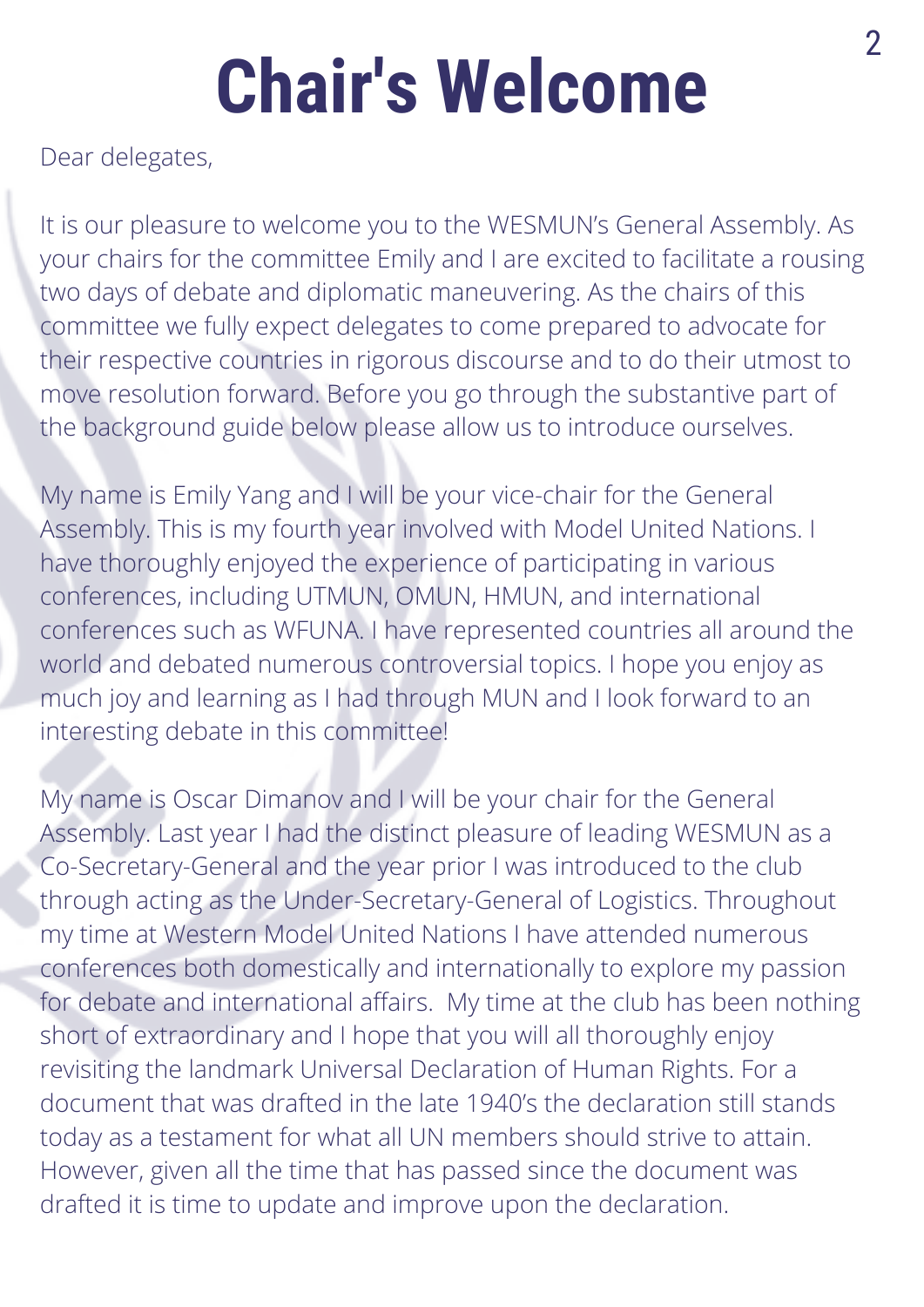# **Introduction and Background**

# **PART 1**

In order for delegates to examine the Universal Declaration of Human Rights 1948 it is critical to understand not only the document itself but the surrounding historical context in which it was conceived. Moreover, having an appreciation for just how profoundly the Declaration has impacted the world in the time since it's passing is vital to altering it. Simply reading the original Declaration is not enough to understand the surrounding context. In order to develop a reasonable policy position for each country delegates must understand not only how their country views the original Declaration but also what human rights are in their country on a domestic level. Below delegates will find the historical context around the 1948 Declaration, a link to the Declaration and possible changes that could be pursued to the document. Please note that these are only suggestions and that delegates are strongly encouraged to go beyond what is listed below.

The Universal Declaration of Human Rights, which was adopted by the UN General Assembly on 10 December 1948, was the result of the experience of the Second World War. With the end of that war, and the creation of the United Nations, the international community vowed never again to allow atrocities like those of that conflict happen again. World leaders decided to complement the UN Charter with a road map to guarantee the rights of every individual everywhere. The document they considered, and which would later become the Universal Declaration of Human Rights, was taken up at the first session of the General Assembly in 1946.

The Assembly reviewed this draft Declaration on Fundamental Human Rights and Freedoms and transmitted it to the Economic and Social Council "for reference to the Commission on Human Rights for consideration . . . in its preparation of an international bill of rights." The Commission, at its first session early in 1947, authorized its members to formulate what it termed "a preliminary draft International Bill of Human Rights". Later the work was taken over by a formal drafting committee, consisting of members of the Commission from eight States, selected with due regard for geographical distribution.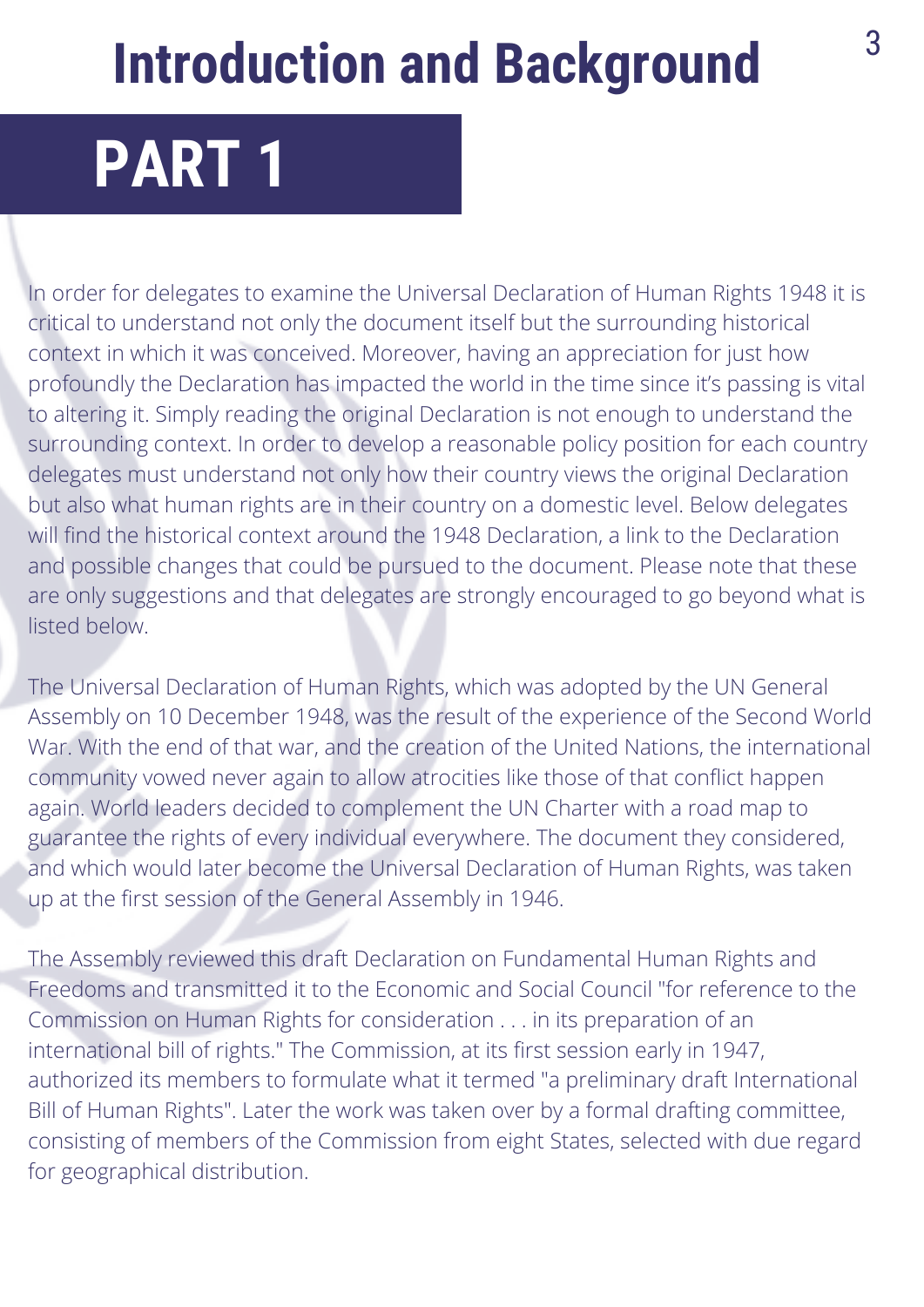# **Introduction and Background**

The Commission on Human Rights was made up of 18 members from various political, cultural and religious backgrounds. Eleanor Roosevelt, widow of American President Franklin D. Roosevelt, chaired the UDHR drafting committee. With her were René Cassin of France, who composed the first draft of the Declaration, the Committee Rapporteur Charles Malik of Lebanon, Vice-Chairman Peng Chung Chang of China, and John Humphrey of Canada, Director of the UN's Human Rights Division, who prepared the Declaration's blueprint. But Mrs. Roosevelt was recognized as the driving force for the Declaration's adoption.

The Commission met for the first time in 1947. In her memoirs, Eleanor Roosevelt recalled:

"Dr. Chang was a pluralist and held forth in charming fashion on the proposition that there is more than one kind of ultimate reality. The Declaration, he said, should reflect more than simply Western ideas and Dr. Humphrey would have to be eclectic in his approach. His remark, though addressed to Dr. Humphrey, was really directed at Dr. Malik, from whom it drew a prompt retort as he expounded at some length the philosophy of Thomas Aquinas. Dr. Humphrey enthusiastically joined in the discussion, and I remember that at one point Dr. Chang suggested that the Secretariat might well spend a few months studying the fundamentals of Confucianism!"

The final draft by Cassin was handed to the Commission on Human Rights, which was being held in Geneva. The draft declaration sent out to all UN member States for comments became known as the Geneva draft.

The underlying structure of the Universal Declaration was influenced by the Code Napoléon, including a preamble and introductory general principles. Its final structure took form in the second draft prepared by French jurist René Cassin, who worked on the initial draft prepared by Canadian legal scholar John Peters Humphrey.

#### The Declaration consists of the following:

- The preamble sets out the historical and social causes that led to the necessity of drafting the Declaration.
- Articles 1–2 established the basic concepts of dignity, liberty, and equality
- .Articles 3–5 established other individual rights, such as the right to life and the prohibition of slavery and torture.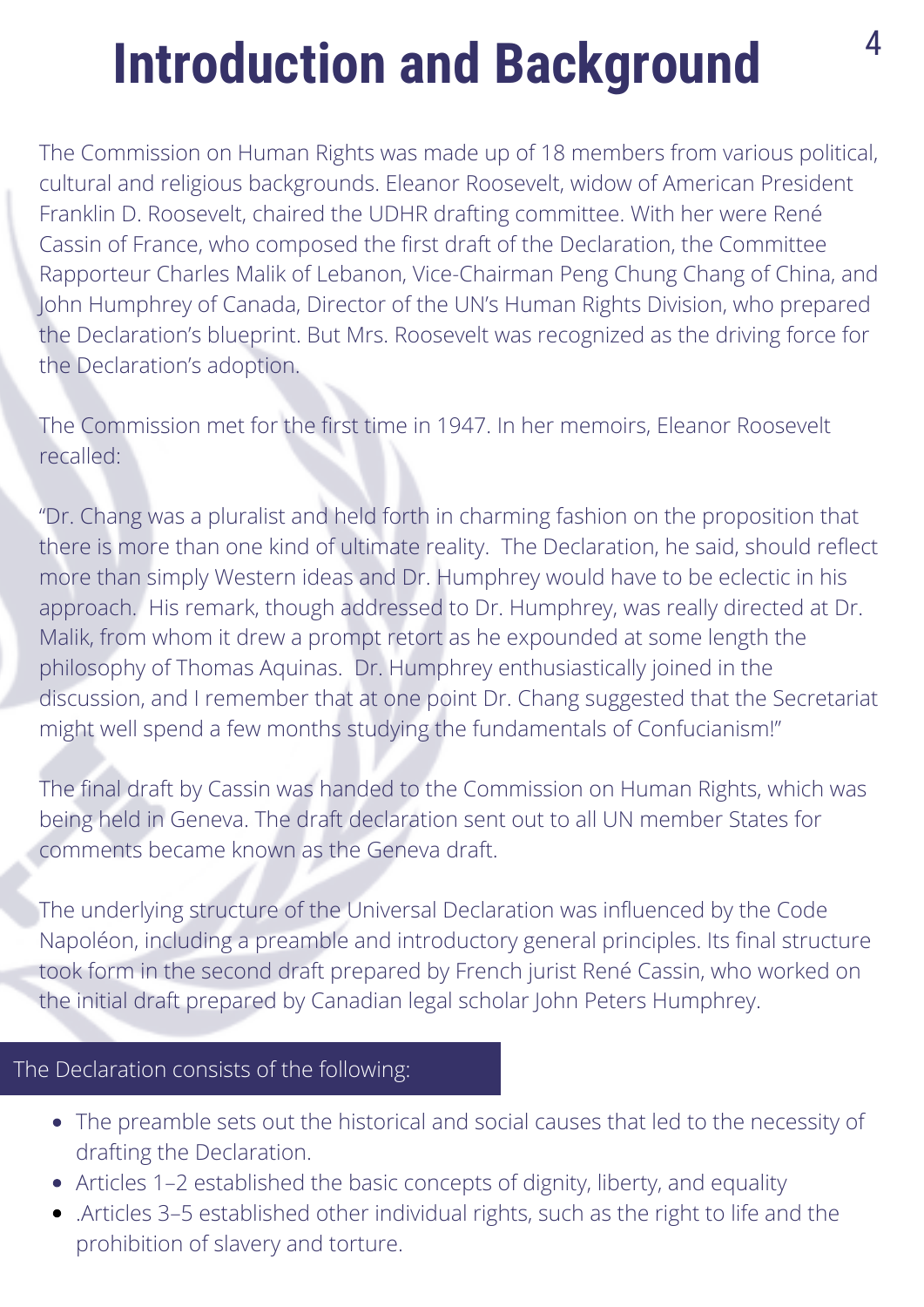- Articles 6–11 refer to the fundamental legality of human rights with specific remedies cited for their defence when violated.
- Articles 12–17 established the rights of the individual towards the community, including freedom of movement.
- Articles 18–21 sanctioned the so-called "constitutional liberties" and spiritual, public, and political freedoms, such as freedom of thought, opinion, religion and conscience, word, and peaceful association of the individual.
- Articles 22–27 sanctioned an individual's economic, social and cultural rights, including healthcare. It upholds an expansive right to a standard of living, provides for additional accommodations in case of physical debilitation or disability, and makes special mention of care given to those in motherhood or childhood.
- Articles 28–30 established the general means of exercising these rights, the areas in which the rights of the individual cannot be applied, the duty of the individual to society, and the prohibition of the use of rights in contravention of the purposes of the United Nations Organisation. Please examine the original Declaration here.

#### Please examine the original Declaration [here](https://www.un.org/en/universal-declaration-human-rights/)

The first draft of the Declaration was proposed in September 1948 with over 50 Member States participating in the final drafting. By its resolution 217 A (III) of 10 December 1948, the General Assembly, meeting in Paris, adopted the Universal Declaration of Human Rights with eight nations abstaining from the vote but none dissenting.

of all societies are equally bound by the law regardless of the jurisdiction or The UDHR is considered groundbreaking for providing a comprehensive and universal set of principles in a secular, apolitical document that explicitly transcends cultures, religions, legal systems, and political ideologies. Its claim to universality has been described as "boundlessly idealistic" and the "most ambitious feature".The Declaration was the first instrument of international law to use the phrase "rule of law", thereby establishing the principle that all members political system.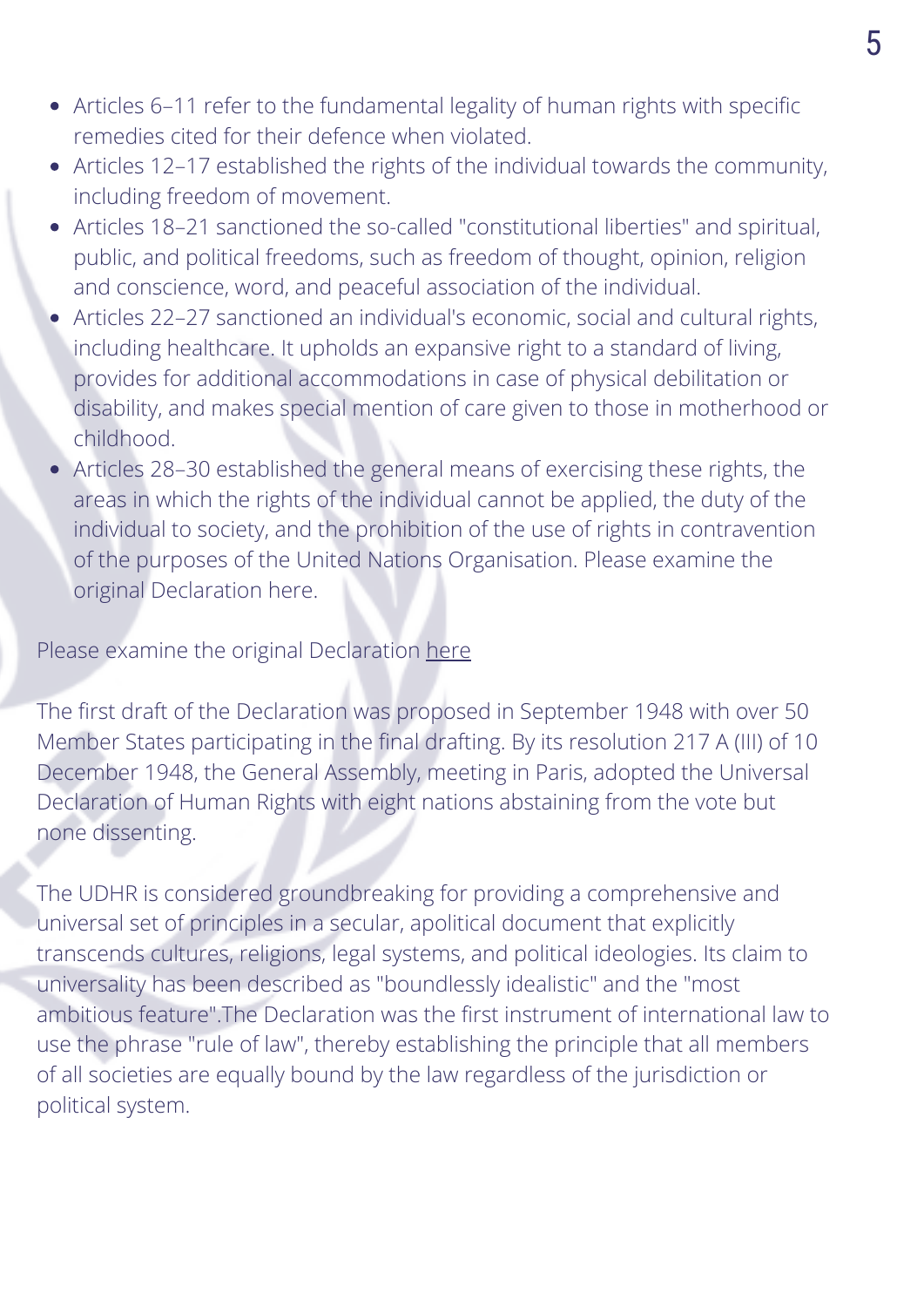One scholar estimates that at least 90 national constitutions drafted since the Declaration's adoption in 1948 "contain statements of fundamental rights which, where they do not faithfully reproduce the provisions of the Universal Declaration, are at least inspired by it." At least 20 African nations that attained independence in the decades immediately following 1948 explicitly referenced the UDHR in their constitutions.As of 2014, the constitutions that still directly cite the Declaration are those of Afghanistan, Benin, Bosnia-Herzegovina, Burkina Faso, Burundi, Cambodia, Chad, Comoros, Cote d'Ivoire, Equatorial Guinea, Ethiopia, Democratic Republic of the Congo, Gabon, Guinea, Haiti, Mali, Mauritania, Nicaragua, Niger, Portugal, Romania, Rwanda, Sao Tome and Principe, Senegal, Somalia, Spain, Togo and Yemen. Moreover, the constitutions of Portugal, Romania, Sao Tome and Principe, and Spain compel their courts to "interpret'' constitutional norms consistently with the Universal Declaration.

Judicial and political figures in many nations have directly invoked the UDHR as an influence or inspiration on their courts, constitutions, or legal codes. Indian courts have ruled the Indian Constitution "[embodies] most of the articles contained in the Declaration". Nations as diverse as Antigua, Chad, Chile, Kazakhstan, Saint Vincent and the Grenadines, and Zimbabwe have derived constitutional and legal provisions from the Declaration.In some cases, specific provisions of the UDHR are incorporated or otherwise reflected in national law. The right to health or to protection of health is found in the constitutions of Belgium, Kyrgyzstan, Paraguay, Peru, Thailand, and Togo; constitutional obligations on the government to provide health services exist in Armenia, Cambodia, Ethiopia, Finland, South Korea, Kyrgyzstan, Paraguay, Thailand, and Yemen.

republic, signed the declaration and critiqued the Saudi position, strongly arguing in Most Muslim-majority countries that were then members of the UN signed the Declaration in 1948, including Afghanistan, Egypt, Iraq, Iran, and Syria; Turkey, which had an overwhelmingly Muslim population but an officially secular government, also voted in favor. Saudi Arabia was the sole abstainer on the Declaration among Muslim nations, claiming that it violated Sharia law.Pakistan, officially an Islamic favour of including freedom of religion.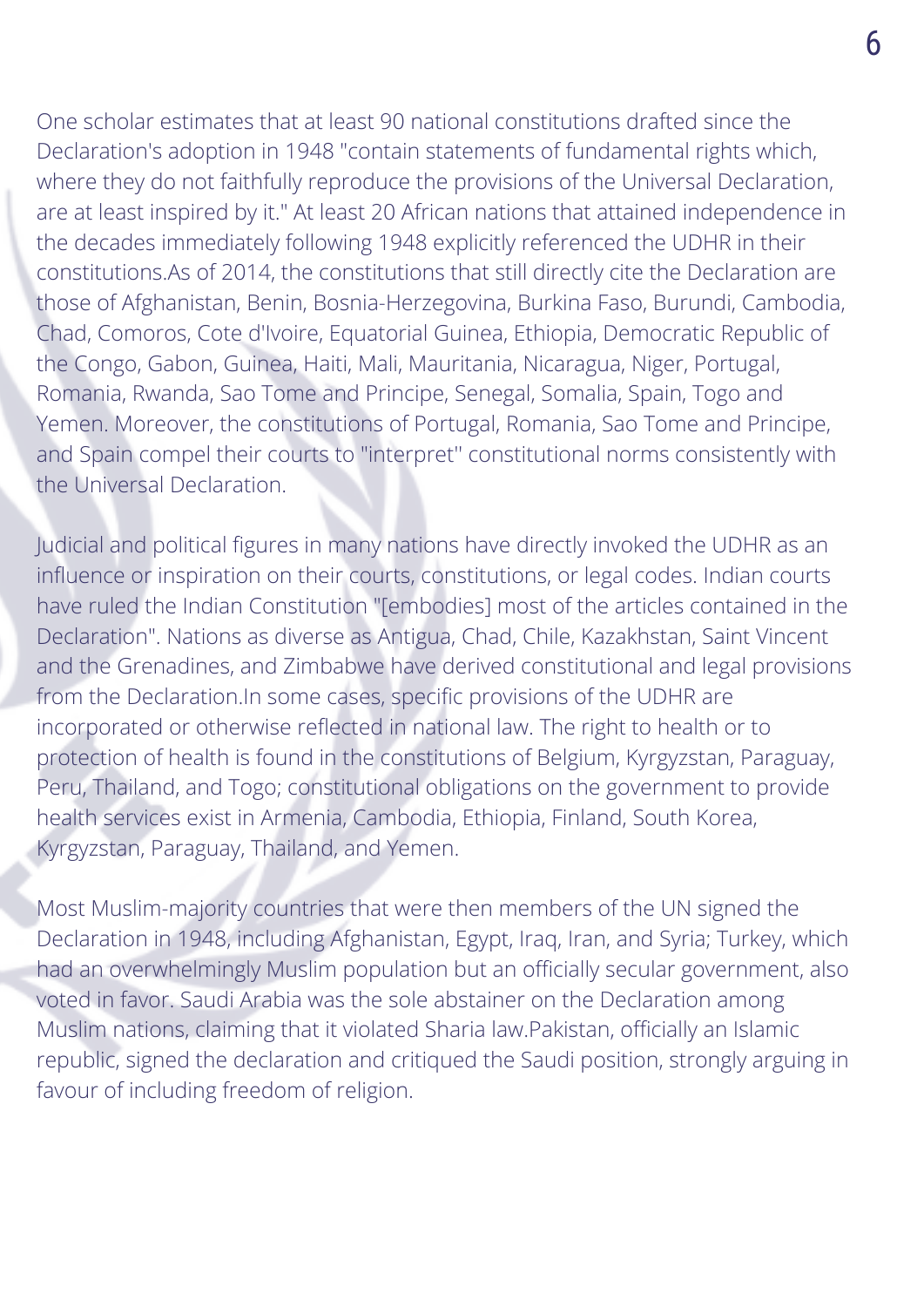# **PART 2**

# **Introduction to the topic**

Given the age of the original document it is important for the United Nations to revisit and alter it to better reflect the changes the world has undergone over the last 73 years. The Declaration may not have the same characteristics of domestic law but it is in the same scope meant to reflect the current cultural values of the world. Hence, all member states have a marked interest in changes, removing or adding to the original document. With this mind, delegates are strongly encouraged to look for inspiration beyond the ideas presented below.

Possible New Rights to be Included:

Lack of Islamic states' Values 1.

In 1948. Saudi Arabia did not sign the UDHR, arguing that it violated Islamic law and criticized it for failing to consider the cultural and religious context of non-Western countries. In response to the criticism, 45-member states of the Organisation of Islmic Conference (OIC) adopted the Cairo Declaration of Human Rights in Islam (CDHRI) on August 5, 1990. Despite its claim to be a general guidance for member states of OIC and complement the UDHR, it undermines many of the rights the UDHR is supposed to guarantee. CDHRI removes the universality that underpins the UDHR and provides its 45 signatories and all of their citizens a set of human rights based on an interpretation of Shari's law. Many scholars think that CDHRI obviously limits the rights listed in the UDHR and the International Covenants, thus cannot be regarded as complementary to UDHR. How to make UDHR a less "western civilized" document remains to be a controversial issue.

#### 2. The Right to Refuse to Kill

The Declaration consists of the following: Chronicle consists of the following: Chronicle consists of the following: Groups like Amnesty International and War Resisters International have urged for "The Right to Refuse to Kill" to be added to UDHR. According to International Covenant on Civil and Political Rights and the United Nations Human RIghts Committee, a Conscientious Objector (CO) is an "individual [who has] claimed the right to refuse to perform military service" on the grounds of freedom of thought, conscience, or religion. This right is applicable to both citizens and active members of the armed forces and covers both peace and war periods. In practice, COs usually perform duties by an alternative civil service instead of being part of a troop.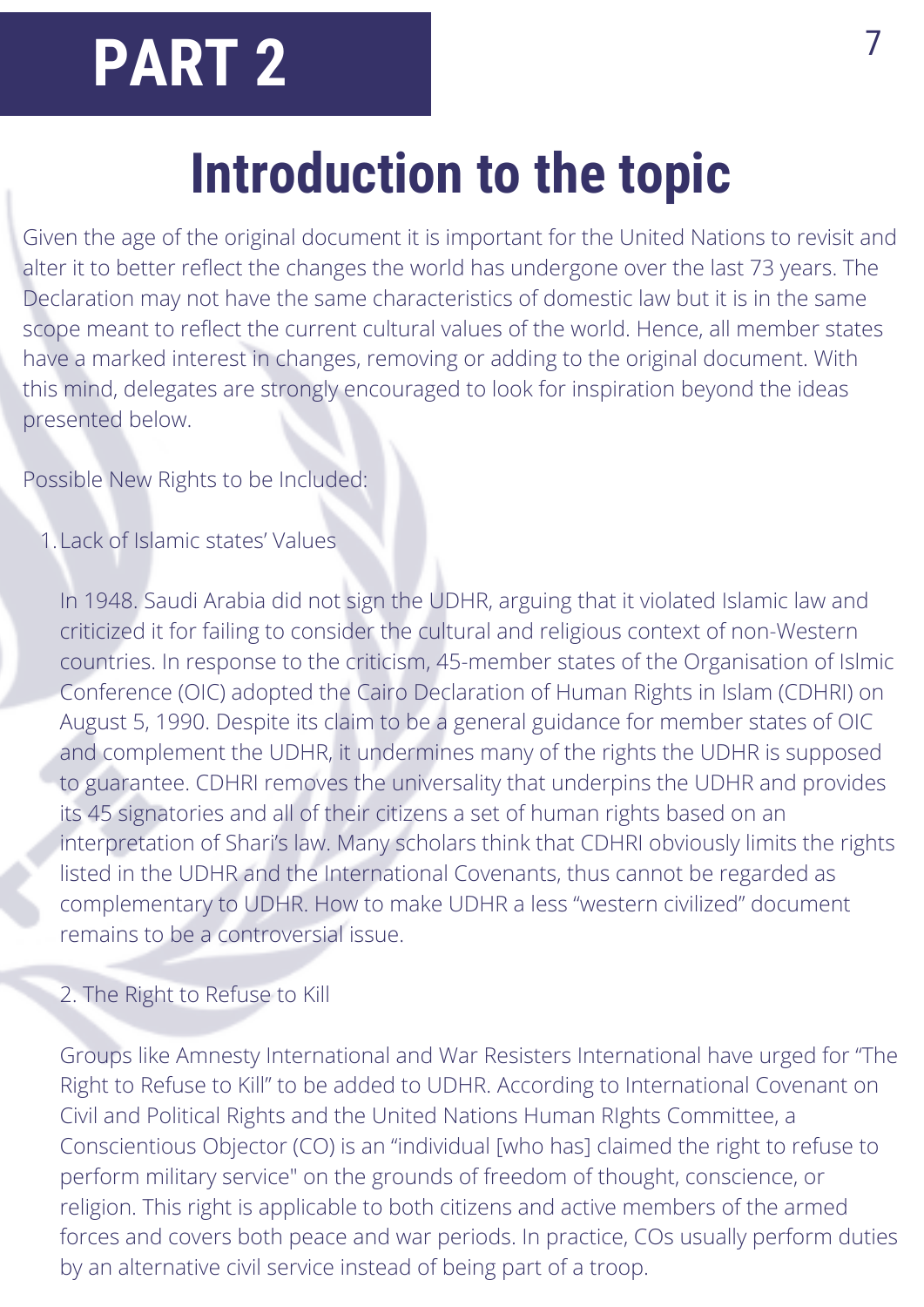However, COs still face persecution and imprisonment nowadays. In some countries, it is impossible for CO to put into practice due to conscriptions or professional soldiers during their service. Cases of imprisonment persist in Finland, Germany, and Turkey. Turkey and EU candidate countries are still refusing to recognize CO to military service. Therefore, even in Europe, which is the portrayed champion of Human Rights, still need more work to be done.

#### 3. Technology's impacts on Human Rights

During the last century, technology advancements have rapidly evolved. In practice, technology drives further debates into human rights. For example, the use of satellite data can monitor the flow of displaced people; artificial intelligence can assist with recognition to gather data on rights abuses; and the use of forensic technology can reconstruct crime scenes to hold criminals accountable. However, technological developments can have equal capacity to undermine efforts as well. From authoritarian states monitoring political dissidents through surveillance technologies, to the use of technique "deepfakes" in creating faked news and financial fraud. It is crucial to consider the ethical and policy-oriented implications when it comes to human rights.

#### 4. Threats to Journalism and the Spread of Misinformation

The concept of "fake news" has become a pressing issue as more information is shared around the world. Fake news, defined as misinformation and propaganda, causes divisions and endangers free press. Journalists face threatening obstacles and dangers to their work and lives. According to Reporters without Borders, 2018 was the worst year on record for journalists. With the rising trend of nationalism in US, China, and Turkey, free press remains a big issue. Although the UDHR has covered "freedom to opinion and expression" in Article 19, not much effort was put into the rights and protection offered to journalists. In addition, a lack of legal framework that can be used to recognize and sanction fake news or misinformation is another concern that is threatening people's rights to access truth.

#### $T_{\rm eff}$  at  $T_{\rm eff}$  the following:  $T_{\rm eff}$  the following:  $T_{\rm eff}$ 5. Climate Change

Climate change has become one of the biggest concerns in our generation, which is a situation that cannot be forecasted in 1948 when constructing the UDHR. The right to a healthy environment is recognized in law by at least 155 Member States. Failure to take adequate steps to address climate change may constitute a violation of right to a healthy environment.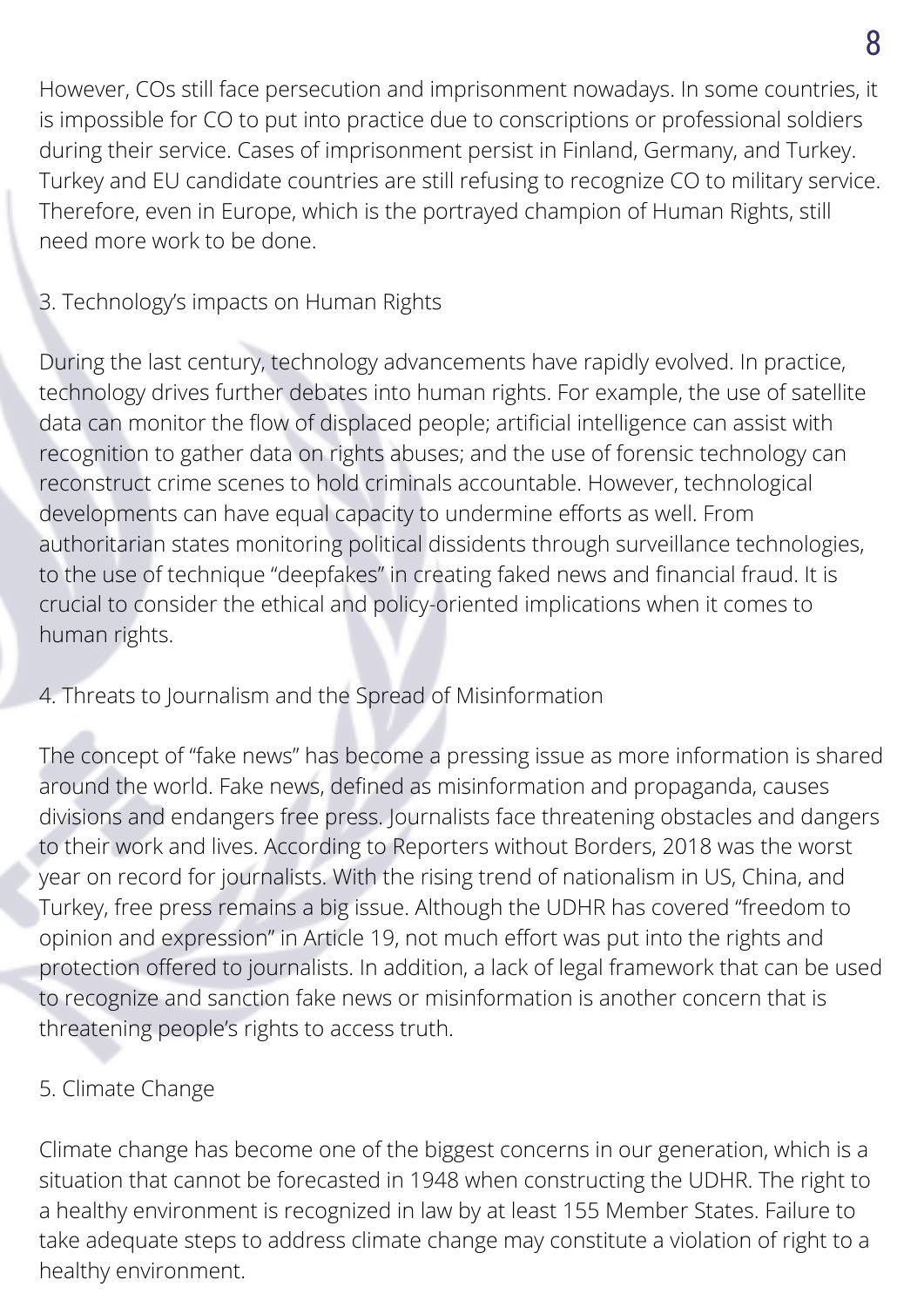Governments have an obligation to take effective measures to mitigate climate change. This includes preventing potential violation of rights by third parties, especially businesses. More importantly, there is also the call for low-income countries to contribute their fair share towards the cost of mitigation and adaptation in low-income countries, as countries are not equally responsible for the climate crisis. The conclusion is that first, climate change and its impact threaten a broad range of human rights; and second, states and private actors have extensive human rights obligations and responsibilities.

# **PART 3**

# **Removing Certain Rights**

The Declaration has stirred some controversies since its adoption, and the resistance to the Declaration has only increased in the last few decades. The eight countries that abstained on the final vote were the Soviet Union and the five Soviet bloc states that were U.N. members at the time. For example, South Africa, whose apartheid regime cannot bear any declaration condemning racial discrimination, also abstained.

The most significant objections to the Declaration have been in the Islamic states, which mainly focus on the articles concerning marriage, family, and religious freedom. For instance, regarding Article 16, the delegate of Saudi Arabia once proposed that the laws of each country should govern marriage rights, rather than a uniform standard, and suggested replacing the term "equal rights" with "full rights as defined in the marriage laws of their country". As to Article 18, Saudi Arabia presented the position of upholding freedom of religion and conscience, opposing the explicit inclusion of the right to change one's religion since Islamic states have clear restrictions that its citizens must uphold Islamic beliefs. He also criticized the most part of the Declaration being drafted based on western civilization only. The Declaration consists of the following:

The difficulty of promoting worldwide human rights agreement these days must deal with growing nationalism in many countries. The most ambitious feature of the Declaration was its claim to be applicable to any cultures, political systems, and religious traditions around the world. These "over-universal" articles have risen heated debates about its possibility of removal.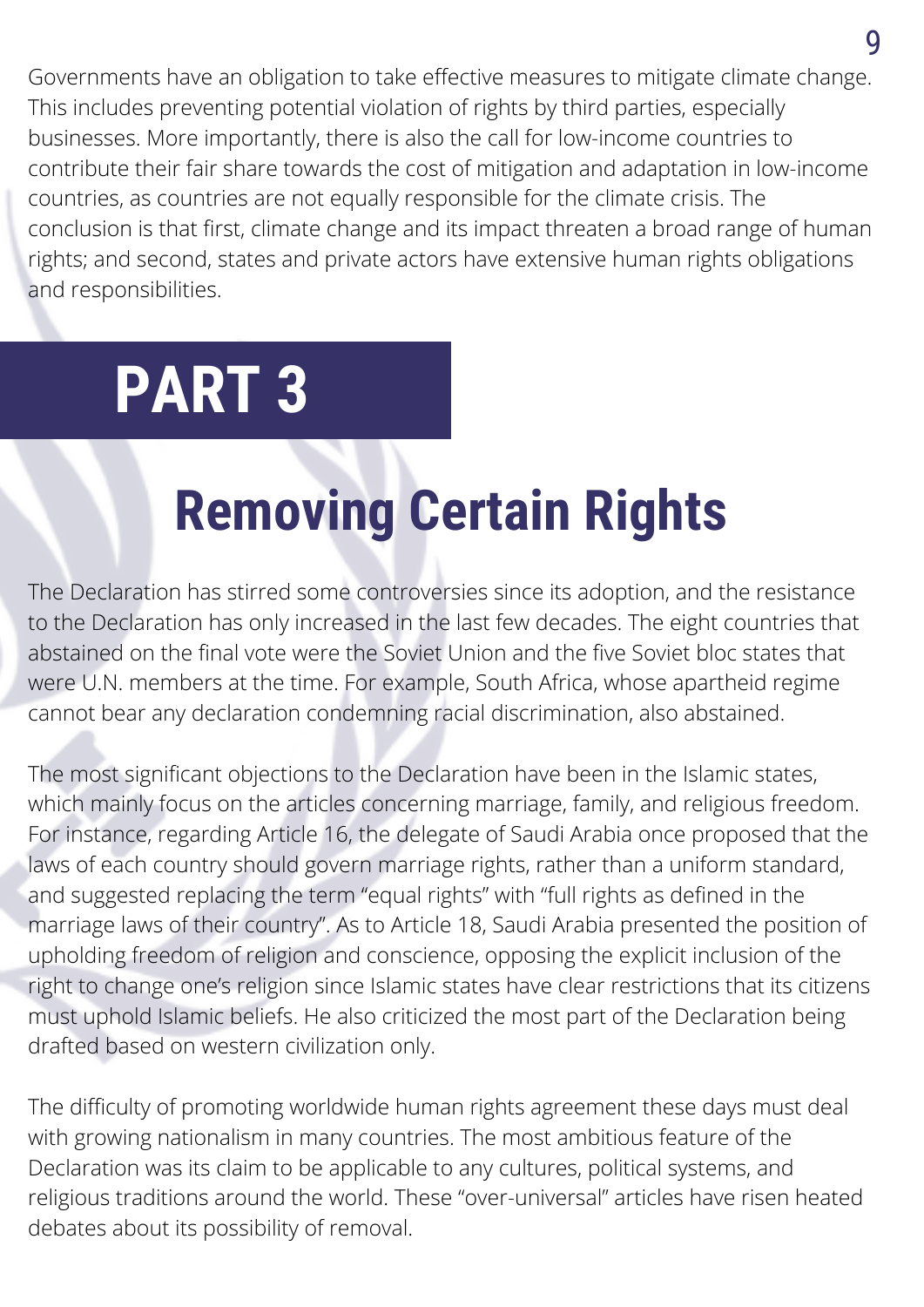# **PART 5**

# **Countries**

#### CANADA:

Canadian Charter of Rights and Freedoms sets out those rights and freedoms that Canadians believe are necessary in a free and democratic society. The Charter is one part of the Canadian Constitution, which is a set of laws containing the basic rules about how our country operates. The Constitution is Canada's most important law because it can render invalid any laws that are inconsistent with it.

#### DENMARK:

Human rights in the Kingdom of Denmark are protected by the state's Constitution of the Realm (Danmarks Riges Grundlov); applying equally in Denmark proper, Greenland and the Faroe Islands, and through the ratification of international human rights treaties.

#### GERMANY:

Human rights in Germany enjoy a high level of protection, both in theory and in practice, and are enshrined in the Grundgesetz. The country has ratified most international human rights treaties.

#### BRAZIL:

Human rights in Brazil include the right to life and freedom of speech; and condemnation of slavery and torture. The nation ratified the American Convention on Human Rights.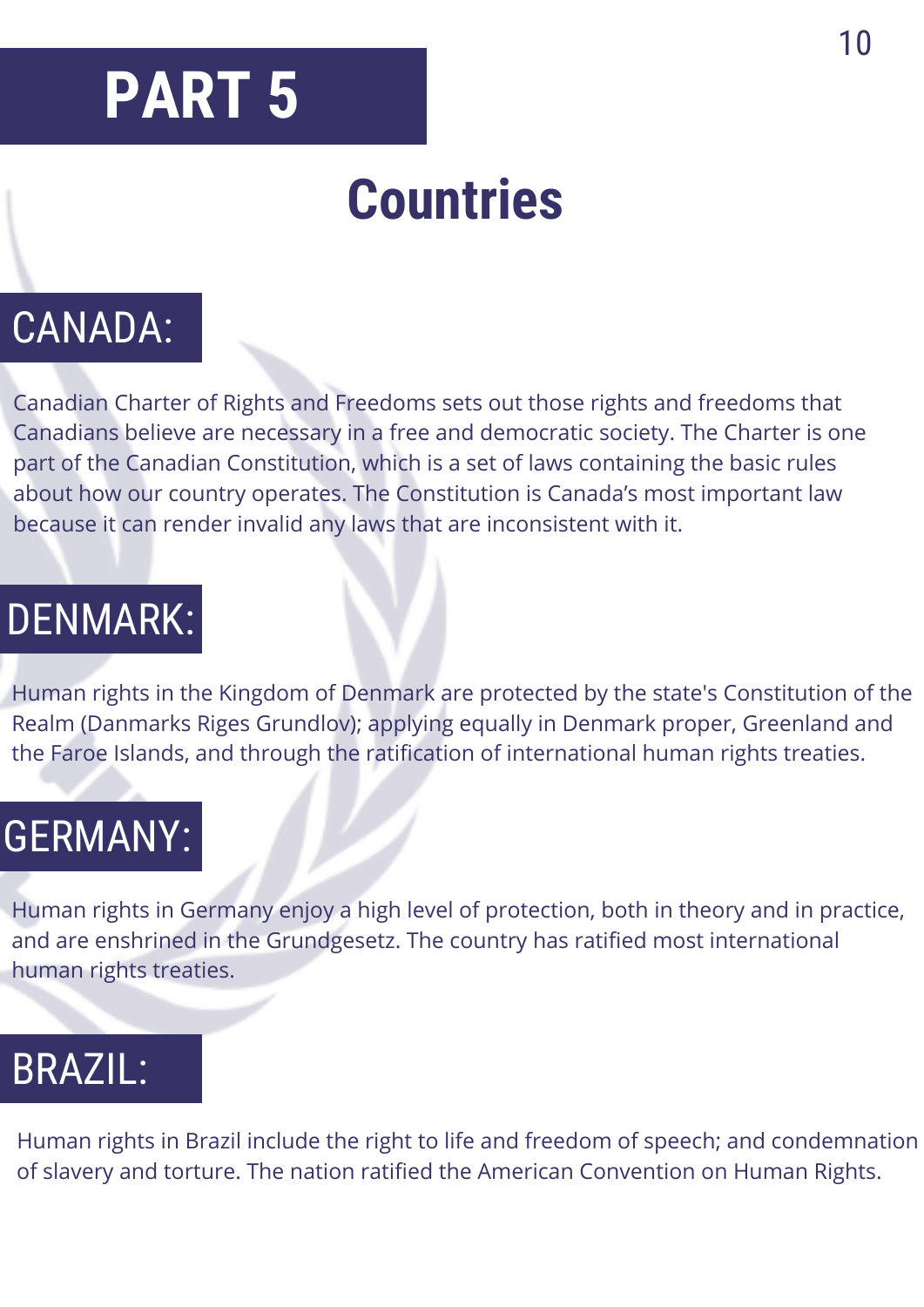### CHINA:

Human rights in mainland China is periodically reviewed by the United Nations Human Rights Committee (UNHRC), on which the government of the People's Republic of China and various foreign governments and human rights organizations have often disagreed. PRC authorities, their supporters, and other proponents claim that existing policies and enforcement measures are sufficient to guard against human rights abuses.

#### FRANCE:

Human rights in France are contained in the preamble of the Constitution of the French Fifth Republic, founded in 1958, and the 1789 Declaration of the Rights of Man and of the Citizen. France has also ratified the 1948 Universal Declaration of Human Rights, as well as the European Convention on Human Rights 1960 and the Charter of Fundamental Rights of the European Union (2000).

### BELGIUM:

According to international observers, human rights in Belgium are generally respected and the law and the judiciary provides effective means of addressing individual instances of abuse.However, some concerns have been reported by international human rights officials over the treatment of asylum seekers, prison overcrowding and the banning of full face veils

#### The Declaration consists of the following: EGYPT:

Human rights in Egypt are guaranteed by the Egyptian Constitution under the various articles of Chapter 3. The country is also a party to numerous international human rights treaties, including the International Covenant on Civil and Political Rights and the International Covenant on Economic, Social and Cultural Rights. However, the state of human rights in the country has been criticized both in the past and the present, especially by foreign human rights organizations such as Amnesty International.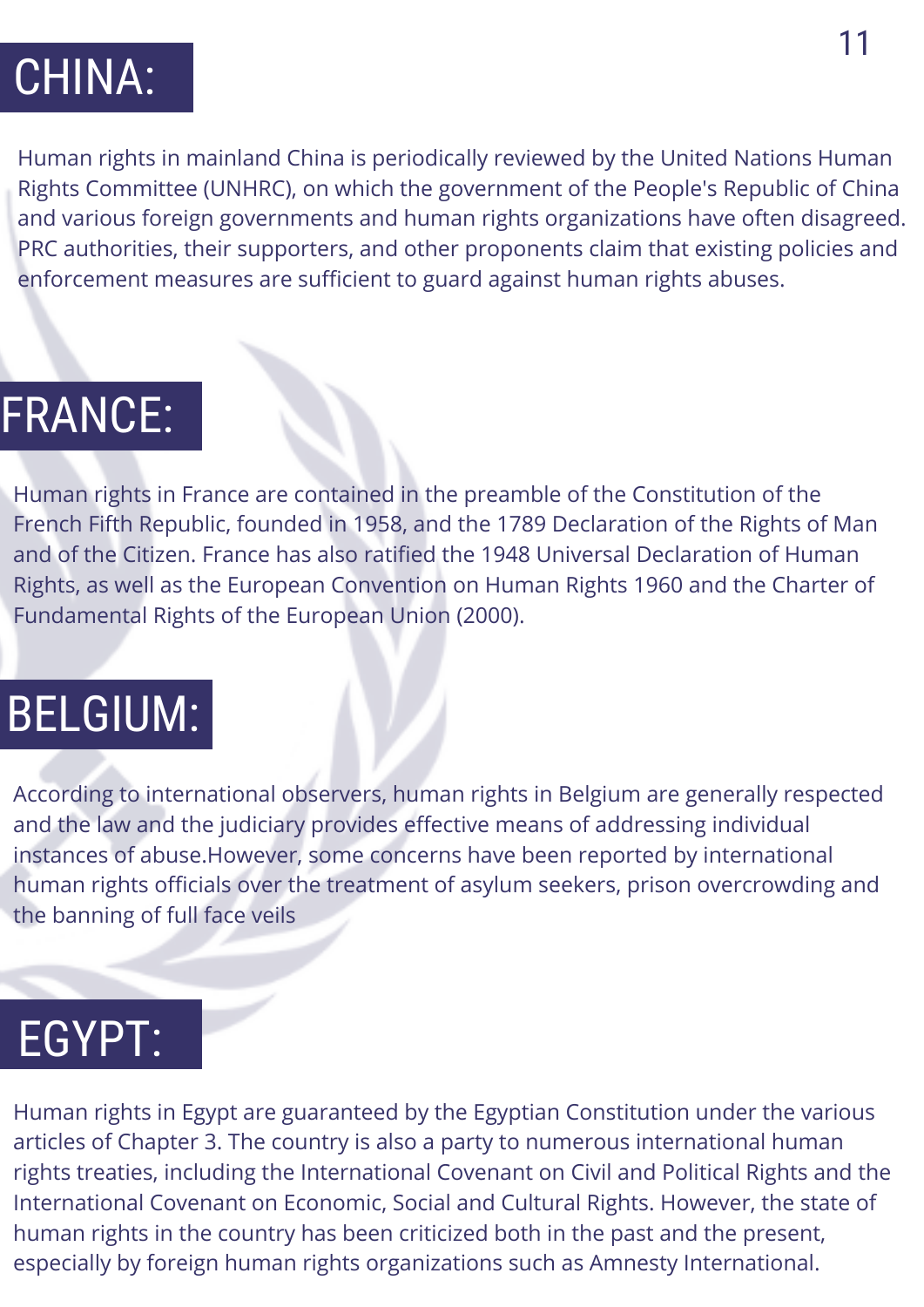# HAITI:

According to its Constitution and written laws, Haiti meets most international human rights standards. In practice, many provisions are not respected. The government's human rights record is poor. Political killings, kidnapping, torture, and unlawful incarceration are common unofficial practices, especially during periods of coups or attempted coups.

# ICELAND:

The Icelandic Constitution sets out the human rights which the country's citizens are to enjoy. The Constitution takes precedence over other legislation, which must comply with the provisions of the former. Legislation which fails to do so can be judged invalid by the courts.

#### IRAN:

The state of human rights in the Islamic Republic of Iran has been criticized both by Iranians and international human right activists, writers, and NGOs. The United Nations General Assembly and the Human Rights Commission have condemned prior and ongoing abuses in Iran in published critiques and several resolutions.

## ISRAEL:

 $T$  The Declaration consists of the following:  $T$ Israel is seen as being more politically free and democratic than neighboring countries in the Middle East. According to the 2015 US Department of State's Country Reports on Human Rights Practices, Israel faces significant human rights problems regarding institutional discrimination of Arab citizens of Israel (many of whom self-identify as Palestinian), Ethiopian Israelis and women, and the treatment of refugees and irregular migrants. Other human rights problems include institutional discrimination against non-Orthodox Jews and intermarried families, and labor rights abuses against foreign workers.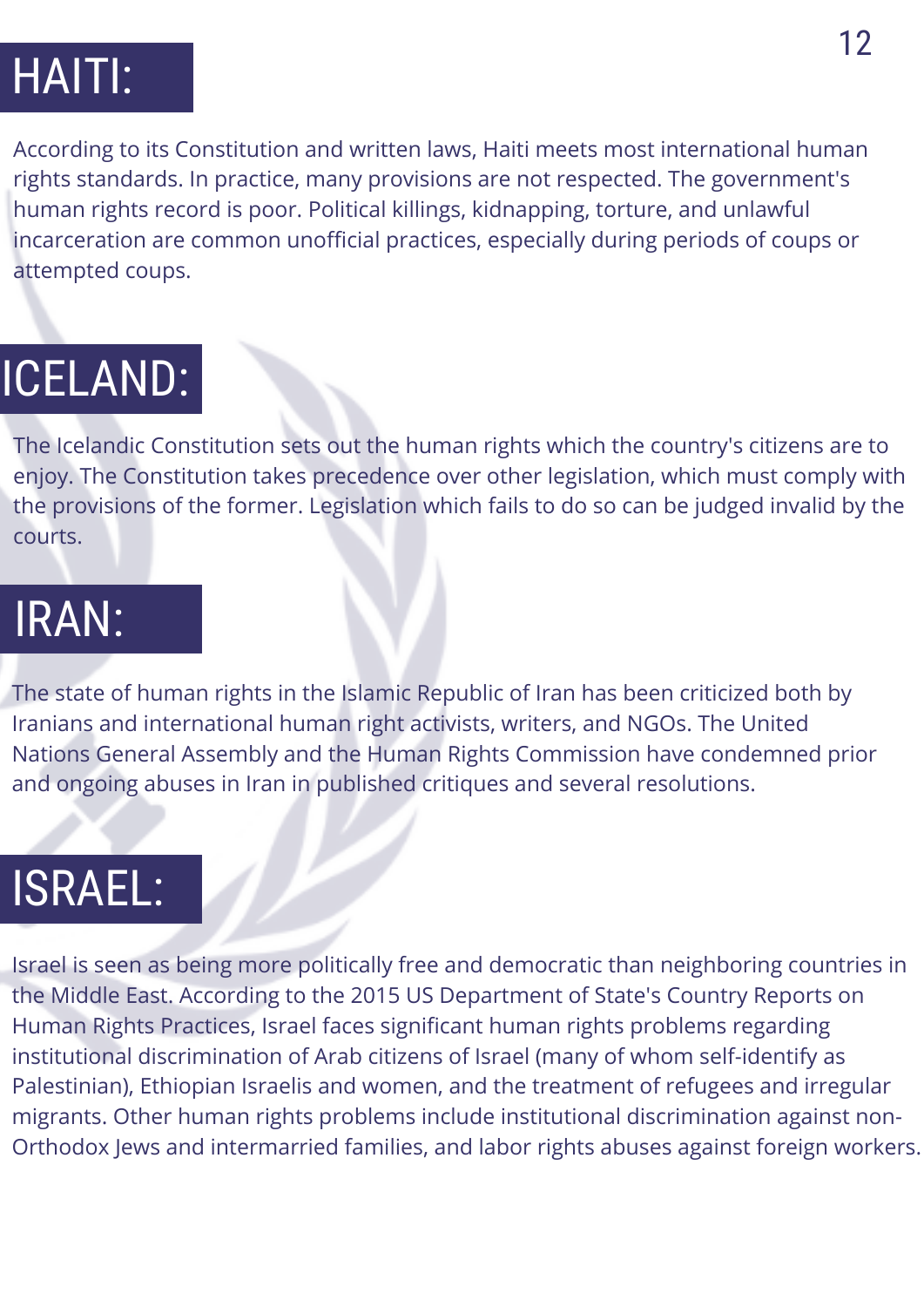# JAPAN:

It has no law against racial, ethnic, or religious discrimination, or discrimination based on sexual orientation or gender identity, and accepts an extremely small number of refugees each year. Japan also has no national human rights institutions.

### IRAQ:

According to the Human Rights Watch annual report, the human rights situation in Iraq is deplorable. Since 2015, the country entered a bloody armed conflict between ISIS and coalition of Kurdish, central Iraqi government forces, pro-government militias, and a United States-led international air campaign.

#### LIBYA:

republic with no legal provisions for freedom of religion. Amnesty International has Militias, armed groups and security forces committed serious violations of international humanitarian law, including war crimes. Fighting in and around Tripoli between forces and militias loyal to the Government of National Accord (GNA) and the Libyan National Army (LNA) killed scores of civilians, injured hundreds more and displaced tens of thousands. Militias, armed groups and security forces suppressed freedom of expression by harassing, abducting and attacking politicians, journalists, human rights defenders and other activists; one journalist was unlawfully killed and 10 others arbitrarily detained. The Libyan authorities failed to protect women from gender-based violence at the hands of militias and armed groups. Intimidation, threats and violence against lawyers and judges by armed groups and militias seriously undermined the judicial system. The situation for tens of thousands of refugees, asylum-seekers and migrants remained bleak, as they were exposed to arbitrary arrest and abduction by militias and were regularly the victims of human trafficking and abuses by criminal groups. .Mauritania Mauritania is a highly centralized Islamic further accused the Mauritania legal system of functioning with a complete disregard of legal procedure, fair trial, or humane imprisonment. Amnesty International also has accused the Mauritanian government of an institutionalized and continuous use of torture for decades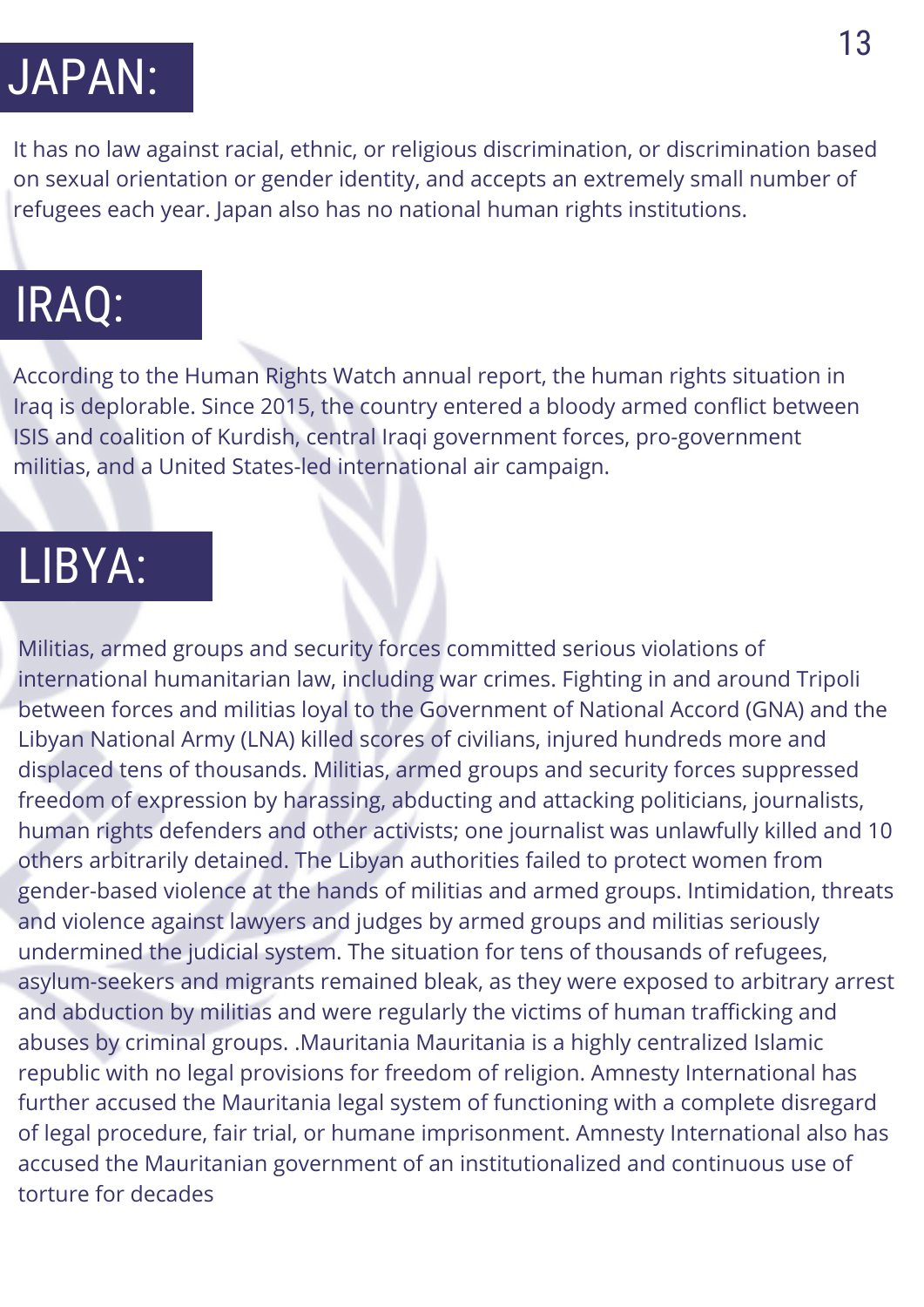# NEPAL:

Nepalese people face discrimination based on ethnicity, caste, and gender, and citizens living in rural parts of Nepal face a lack of access to adequate health care, education, and other resources. Violence continues to plague the country, particularly towards women. Economic inequality is prevalent, and health issues persist— including high child mortality rates in some areas, mental illness, and insufficient health care services

### NETHERLANDS:

Netherlands is often at or near the head in international civil liberties and political rights rankings. Still, per year there are about 6,000 victims of and 100 convictions for human trafficking. In addition, the refugee crisis remains a lasting impact on Netherlands. Forcible returns to Afghanistan continued. Security measures used in the context of the counter-terrorism strategy continued to be a pressing concern.

### PAKISTAN:

The government failed to uphold its commitments to legislate against torture and enforced disappearances. Violence against women and girls remained widespread. Parliament blocked attempts to restrict child marriage. Religious minorities continued to be prosecuted under blasphemy laws and attacked by non-state actors. The fight for climate justice took to the streets, with popular mobilizations in major cities calling on the government to show leadership both at home and abroad for one of the world's most climate-vulnerable countries. Air pollution reached hazardous levels in major cities, posing risks to people's rights to health, life and, in the case of children, education.

## REPUBLIC OF KOREA:

The constitutional court rated that entity The Constitutional Court ruled that criminalization of abortion was unconstitutional. An alternative to military service was enacted after the Constitutional Court's decision in 2018. At the end of the year, the Constitutional Court was again discussing the death penalty. Article 92-6 of the Military Criminal Act, which the UN and some member states had recommended be repealed, was still in effect. Under this law, LGBTI people in the military were subjected to discrimination and stigmatization and faced violence and harassment due to the criminalization of consensual sex between adult men.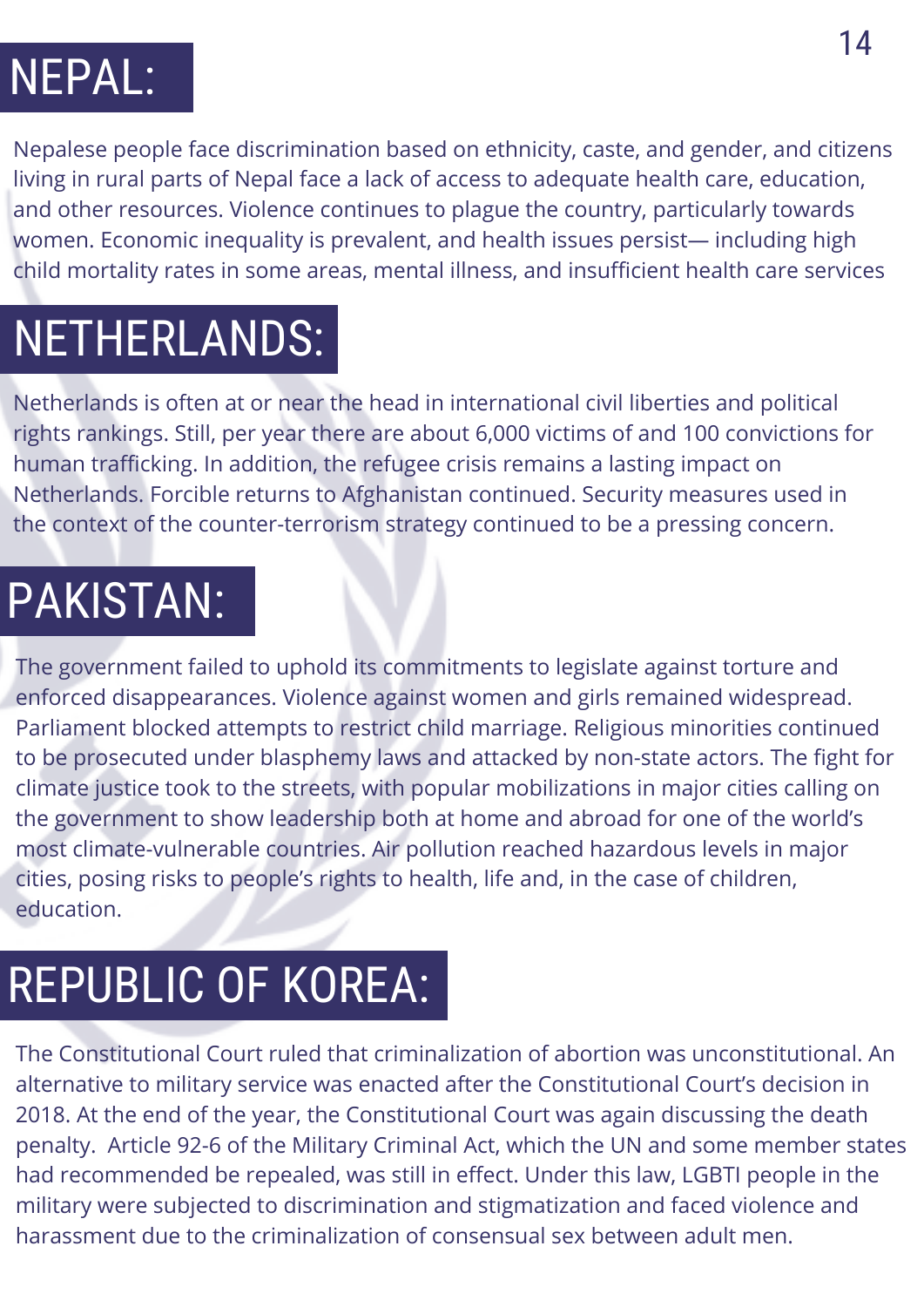# RUSSIAN FEDERATION:

Russia's human rights record continued to deteriorate, with the rights to freedom of expression, association and peaceful assembly consistently restricted, in law and practice. Human rights defenders and NGOs were targeted via the laws on "foreign agents" and "undesirable organisations". Other vulnerable minorities also faced discrimination and persecution. Counter-terrorism provisions were widely used to target dissent across the country and in Crimea. A draft law on domestic violence tabled at the parliament provoked heated opposition from conservative groups and threats against its proponents. Refugees were forcibly returned to destinations where they were at risk of torture.

### TURKEY:

Thousands of people were held in lengthy and punitive pre-trial detention, often without any credible evidence of their having committed any crime recognizable under international law. There were severe restrictions on the rights to freedom of expression and peaceful assembly and people considered critical of the current government – in particular journalists, political activists and human rights defenders – were detained or faced trumped-up criminal charges. Turkey forcibly returned Syrian refugees, while continuing to host more refugees than any other country.

### SAUDI ARABIA:

The Declaration consistent consistent the formic constant the following: The authorities escalated repression of the rights to freedom of expression, association and assembly..The authorities used the death penalty extensively, carrying out scores of executions for a range of crimes, including drug offences. Members of the country's Shi'a minority were executed following grossly unfair trials. The authorities implemented major reforms to the repressive male guardianship system, including allowing women to obtain passports, travel without the permission of a male guardian and become heads of households; however, women continued to face systematic discrimination in law and practice in other areas and remained inadequately protected against sexual and other violence. The authorities granted hundreds of thousands of foreign nationals the right to work and access to education and health care, but arrested and deported hundreds of thousands of irregular migrant workers.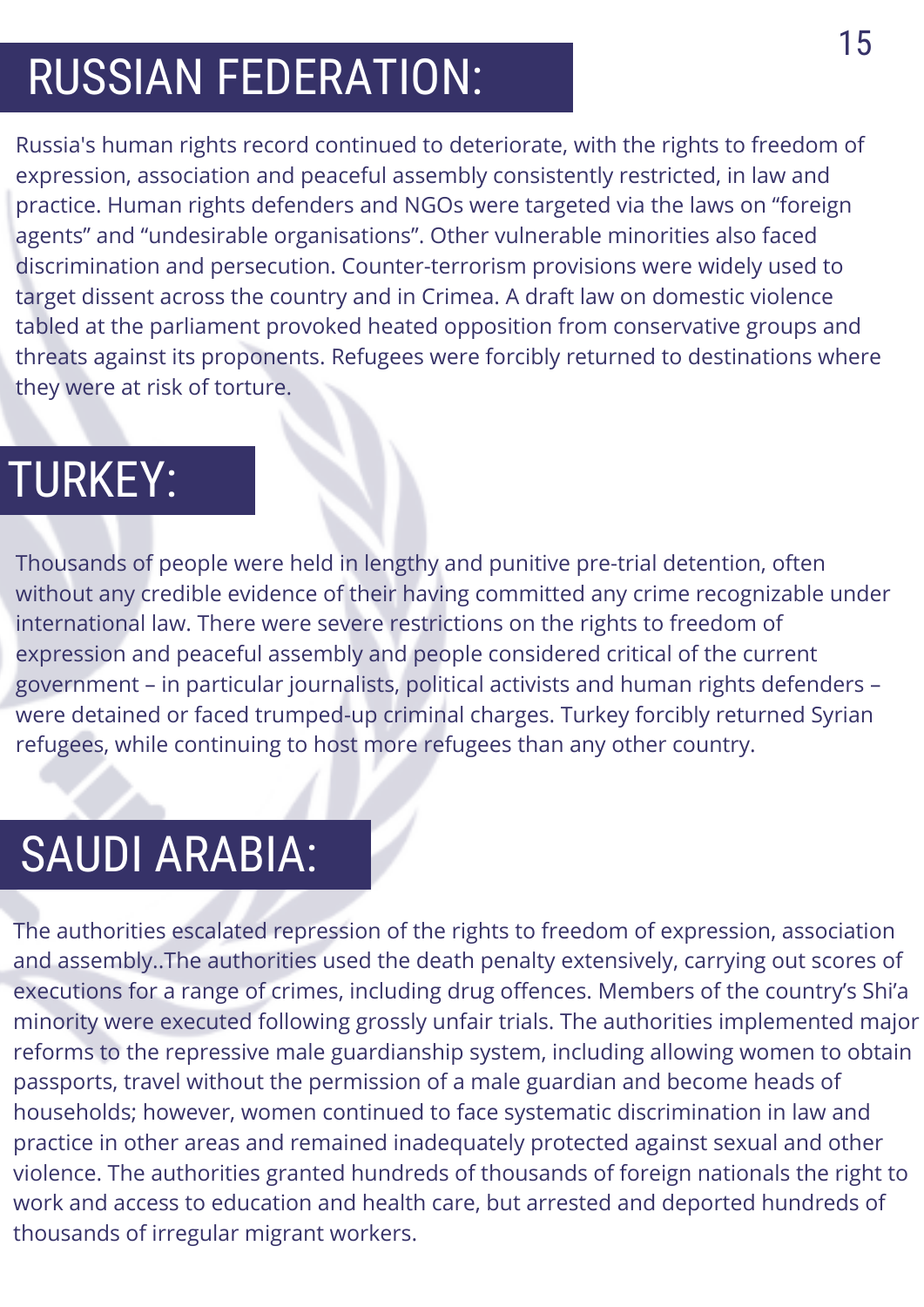## SOMALIA:

The authorities cracked down on critics, including journalists, and opposition members stifling their rights to freedom of expression and assembly, in some cases using excessive force resulting in deaths. Al-Shabaab also severely restricted journalists' ability to work. Sexual violence against women and girls remained widespread. Conflict, drought and floods displaced more than 300,000 people. Over 2.6 million displaced people remained at risk of exploitation and abuse. Impunity for human rights violations was widespread.

## SOUTH AFRICA:

The Commission of Inquiry into Allegations of State Capture continued to hear testimonies regarding allegations of "state capture" under former president Jacob Zuma's government after he was removed from office in February 2018 by the ruling African National Congress (ANC). Profound inequalities remain in the country, further undermining economic, social and cultural rights, including health services with shortage of medicines like ARVs for people living with HIV/AIDS. Drought, exacerbated by climate change, continued to threaten the right to livelihoods for millions, as food prices, driven by fuel increases, continued to rise throughout the year.

### SWITZERLAND:

A new accelerated asylum procedure came into force. A study giving detailed figures on the extent of sexual violence against women was published, initiating a broad discussion on women's rights and sexual violence.

#### JNH FD KINGDOM: UNITED KINGDOM:

Counter-terrorism laws continued to restrict rights. Full accountability for torture allegations against UK intelligence agencies and armed forces remained unrealized. Northern Ireland made significant progress on abortion and same-sex marriage.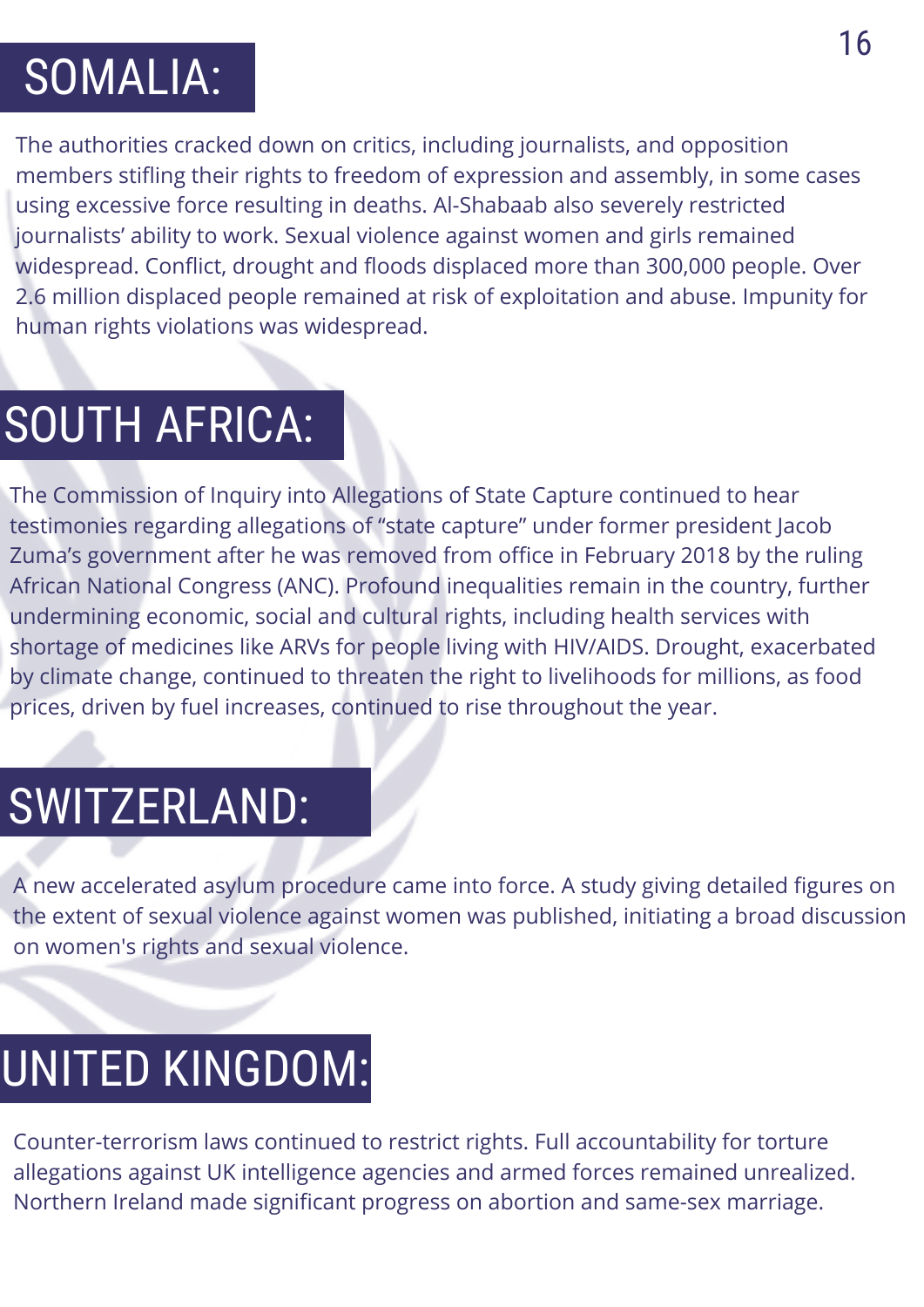# UKRAINE:

Intimidation and attacks by groups advocating discrimination against marginalised minorities and rights activists continued, although more public assemblies by activists were protected by police. Progress in bringing to justice those suspected of past attacks against activists and journalists was reported only in some high-profile cases. New initiatives were put in place to address gender-based violence, but their practical impact was undermined by a lack of political will or resources for implementation. Territories in eastern Ukraine (Donbas) were controlled by Russian-backed separatists and remained inaccessible to many civil society and humanitarian actors.

## UNITED STATES:

In 2019, the Trump administration launched discriminatory attacks, through both policy and practice, against the human rights of some of the most vulnerable individuals and communities in the USA. At the national and international levels, the US government sought to narrow human rights protections for sexual and reproductive rights and protections against discrimination for lesbian, gay, bisexual, transgender and intersex (LGBTI) people and others. At the US-Mexico border, in violation of national and international laws, the US authorities detained, ill-treated and turned away tens of thousands of asylum-seekers who requested international protection. As a result, unaccompanied children, families, LGBTI people and others faced abuses once stranded in northern Mexico as well as in US immigration detention centres.

## VENEZUELA:

security forces continued as part of a policy of repression to silence dissent. The political Venezuela continued to experience an unprecedented human rights crisis. Extrajudicial executions, arbitrary detentions, excessive use of force and unlawful killings by the and institutional crisis deepened in the first months of the year, resulting in heightened tensions between the Executive under Nicolás Maduro and the Legislature headed by Juan Guaidó. Growing social protest was met with a wide range of human rights violations and an intensification of the policy of repression by the authorities. Prisoners of conscience faced unfair criminal proceedings. Freedom of assembly and expression remained under constant threat. Human rights defenders were stigmatized and faced increasing obstacles in carrying out their work.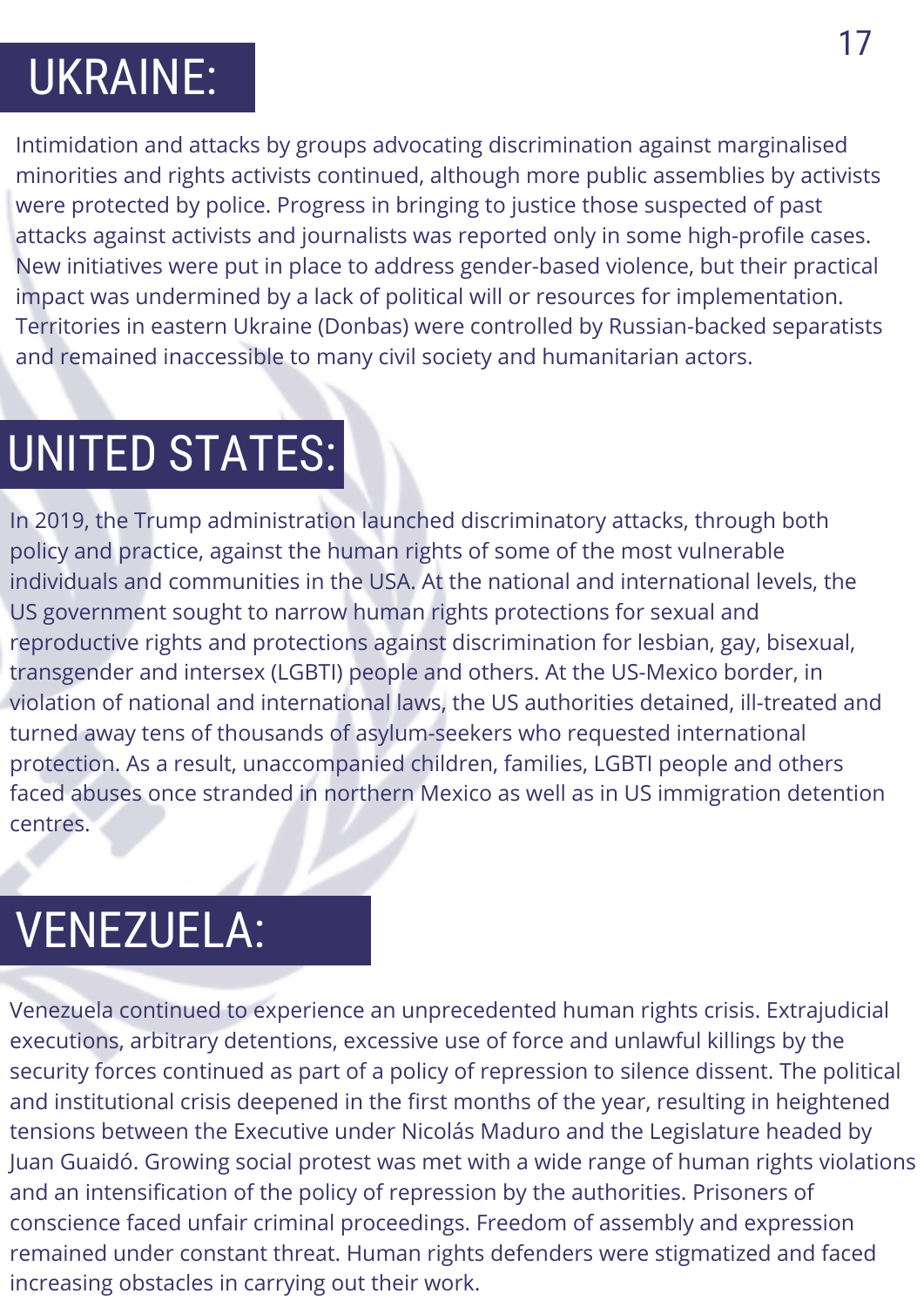#### YEMEN:

All parties to the conflict in Yemen committed serious violations of international humanitarian law. Huthi forces, which controlled large parts of the country, indiscriminately shelled residential neighbourhoods in Yemen and launched missiles indiscriminately into Saudi Arabia. The coalition led by Saudi Arabia and the United Arab Emirates (UAE), which supported the internationally recognized Yemeni government, continued to bomb civilian infrastructure and carry out indiscriminate attacks, killing and injuring hundreds of civilians. All parties to the conflict suppressed freedom of expression, using arbitrary detention, enforced disappearance and torture and other ill-treatment. Those targeted included journalists, human rights defenders and members of the Baha'i community. Children were sexually assaulted with impunity. The conflict continued to have a disproportionate impact on people with disabilities.

# **PART 6**

# **Closing**

delegates treat each other with the same sense of dignity and esteem as they would in Delegates the task before this committee requires diligent and conscientious work. The results this committee produces will remain for the next 80 years as a renewed beacon of hope and human dignity. Please go further than the materials presented to you above. Research unique and interesting human rights to propose and have a firm grasp of where each country stands on the debate. Critically, as the chairs of this committee we would like to emphasize that respective debate is what Model United Nations is built upon. This means that irrespective of the topics being discussed real life. More specifically, advocating for one's policy in debate can mean disagreeing with social conventions in Canada but it must be handled with care. In this committee it is fully expected that certain countries will be reluctant to accept LGBTQ+ protections in debate. However, the delegates of these countries must adhere to respectful discourse and avoid any outlashish statements. Any perceived violation of this goodwill will result in removal from the conference.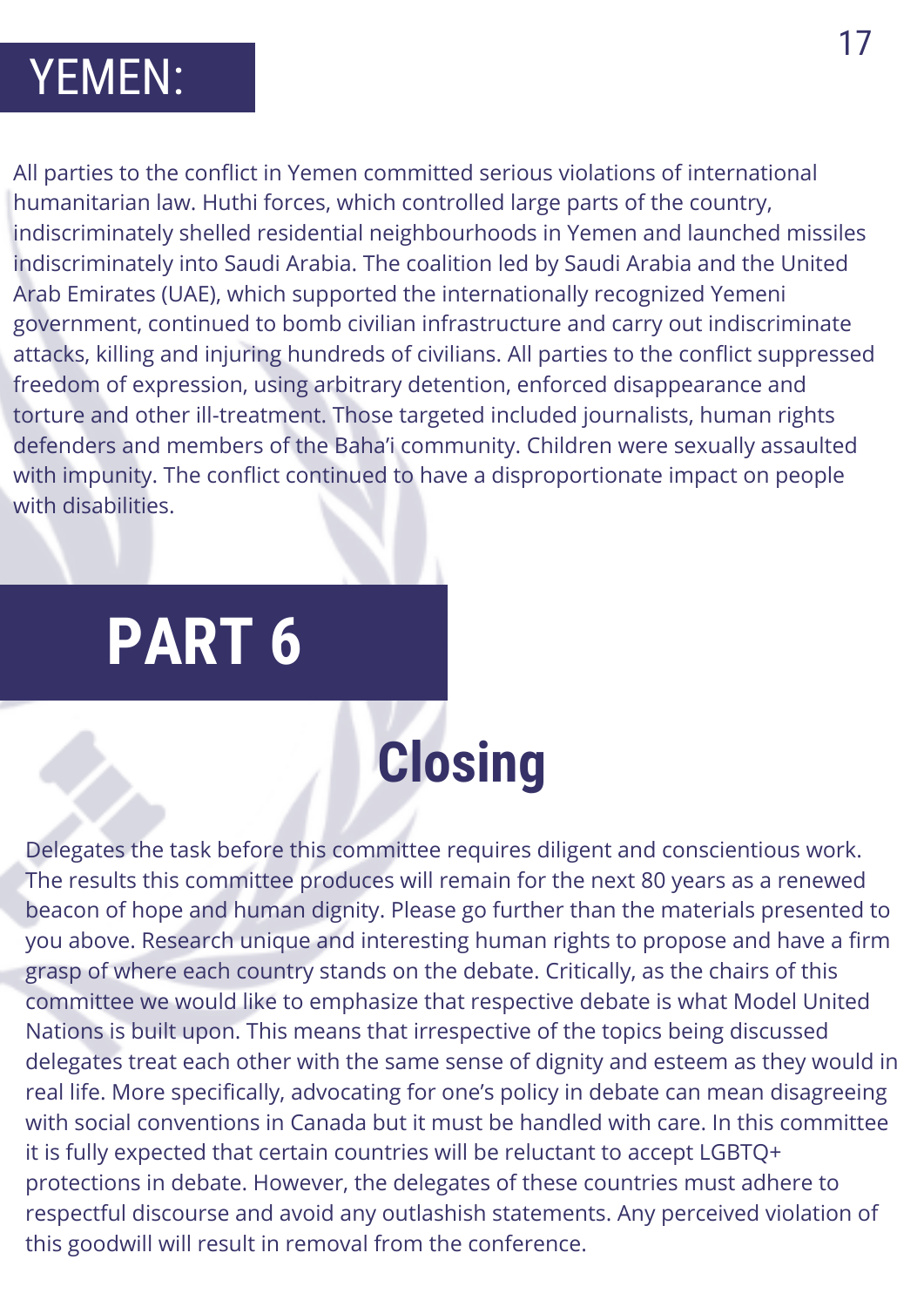# **Questions to Consider**

- 1. How to incorporate values and cultural considerations from Islamic and Middle East states into UDHR?
- With the rise of nationalism in many countries, 2. how can countries uphold a universal standard of human rights?
- What articles do your country want to add or 3. remove from the UDHR? How can you make this change a common understanding with other member states?
- 4. How do the issues at hand relate to your country specifically? What is your country's foreign and domestic policy on human rights?
- 5. How to encourage signatories of the UDHR to enact the articles listed in the Declaration?

The Declaration consists of the following:

What are the potential penalties or consequences 6.countries may face in violation of UDHR?